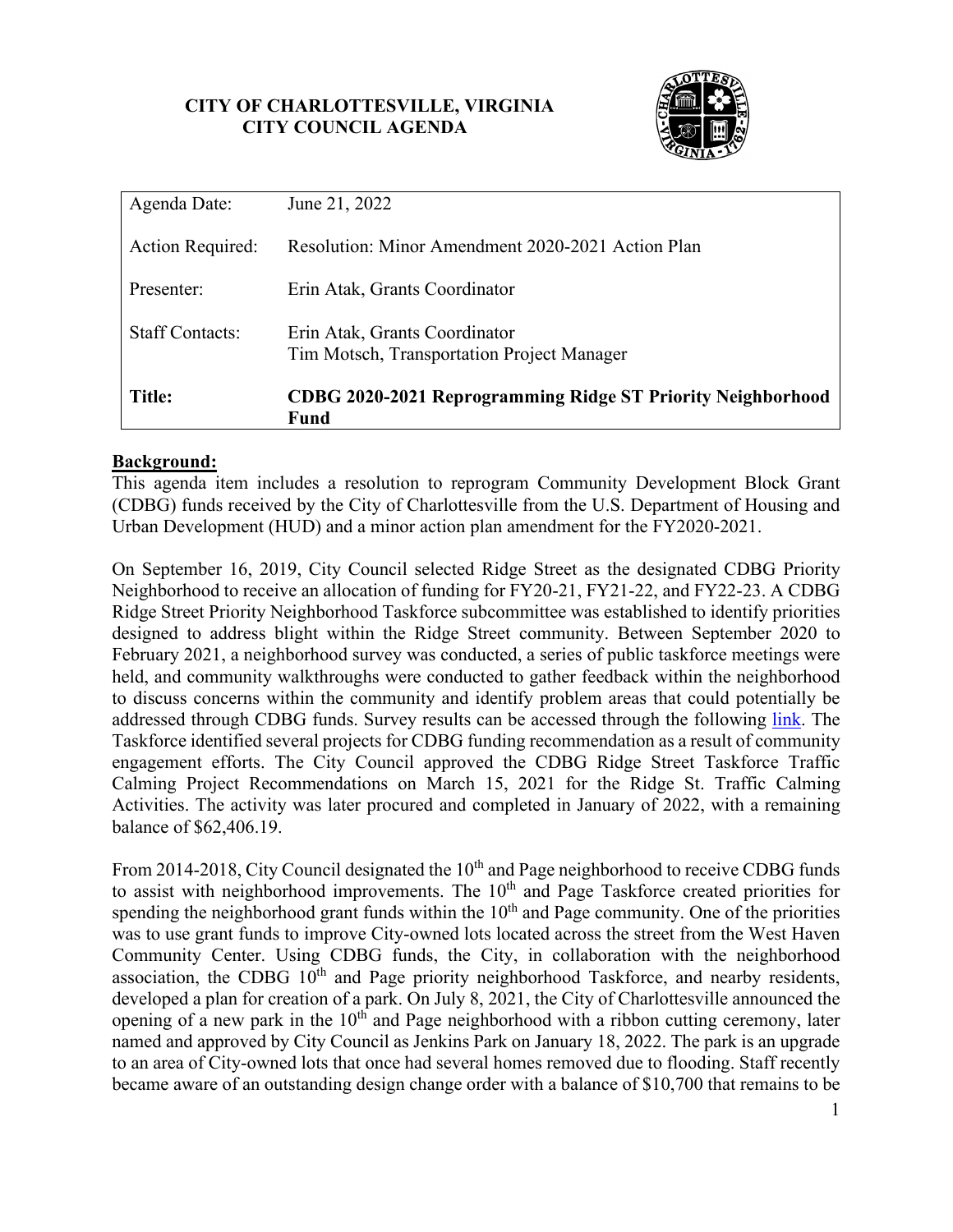paid for the last-minute design changes done in the field.

## **Discussion:**

The remaining design change orders made by the procured design consultant are outstanding. The change order lists the following outstanding work to be completed: the park's additional seat wall design and related site work, the wood guardrail research, design, procurement, and documentation, drain inlet relocation, additional submitted reviews for the park's culvert due to precast changes, and the park's chess table spec alternatives. The design change orders total is \$10,700. With a minor FY2020-2021 Action Plan Amendment, remaining funds from the Ridge Street Traffic Calming activity can be reprogrammed to close out the  $10<sup>th</sup>$  and Page outstanding design costs.

The above design changes occurred during construction. As such, they were extremely time sensitive. Any delay in construction while waiting for change order processing and other administrative activities would have precipitated a construction delay resulting in additional contractor costs. In addition, opening of the park would have been delayed. At the City's direction, the design consultant proceeded with the design work and provided the change order request later. Due to the process needed to adjust the project budget for the CDBG funding, the current budget does not include funding for this change. Reprogramming of the CDBG Ridge St Priority Neighborhood Traffic Calming funds will complete the design work for Jenkins Park.

## **Community Engagement:**

Minor Action Plan Amendments do not require a public hearing. If council approves the request, then the approval will be submitted to HUD as a minor Action Plan Amendment for the 2020-2021 fiscal year. The full action plan can be viewed on the City Website through the following [link.](https://www.charlottesville.gov/DocumentCenter/View/4612/FY-2020-2021-Final-Action-Plan-) 

## **Alignment with City Council's Vision and Strategic Plan**:

Approval of this agenda item aligns directly with Council's vision for Charlottesville to have **Economic Sustainability**. It contributes to a variety of Strategic Plan Goals and Objectives including: Goal 1: Inclusive, Self-sufficient Community; Goal 3: Beautiful Environment; Goal 4: Strong, Diversified Economy; and Goal 5: Responsive Organization.

## **Budgetary Impact:**

There is no impact to the General Fund. Funds are currently appropriated for this project through CDBG.

## **Recommendation:**

Staff recommends approval of the resolution to reprogram funds. There is no other intended use for the remaining Ridge Street funds at this time.

## **Alternatives**:

If the resolution is not approved, the City will need to find alternative sources of funds for the design consultant to close out their change order requirements.

## **Attachments**:

Resolution for Minor 2020-2021 Action Plan Amendment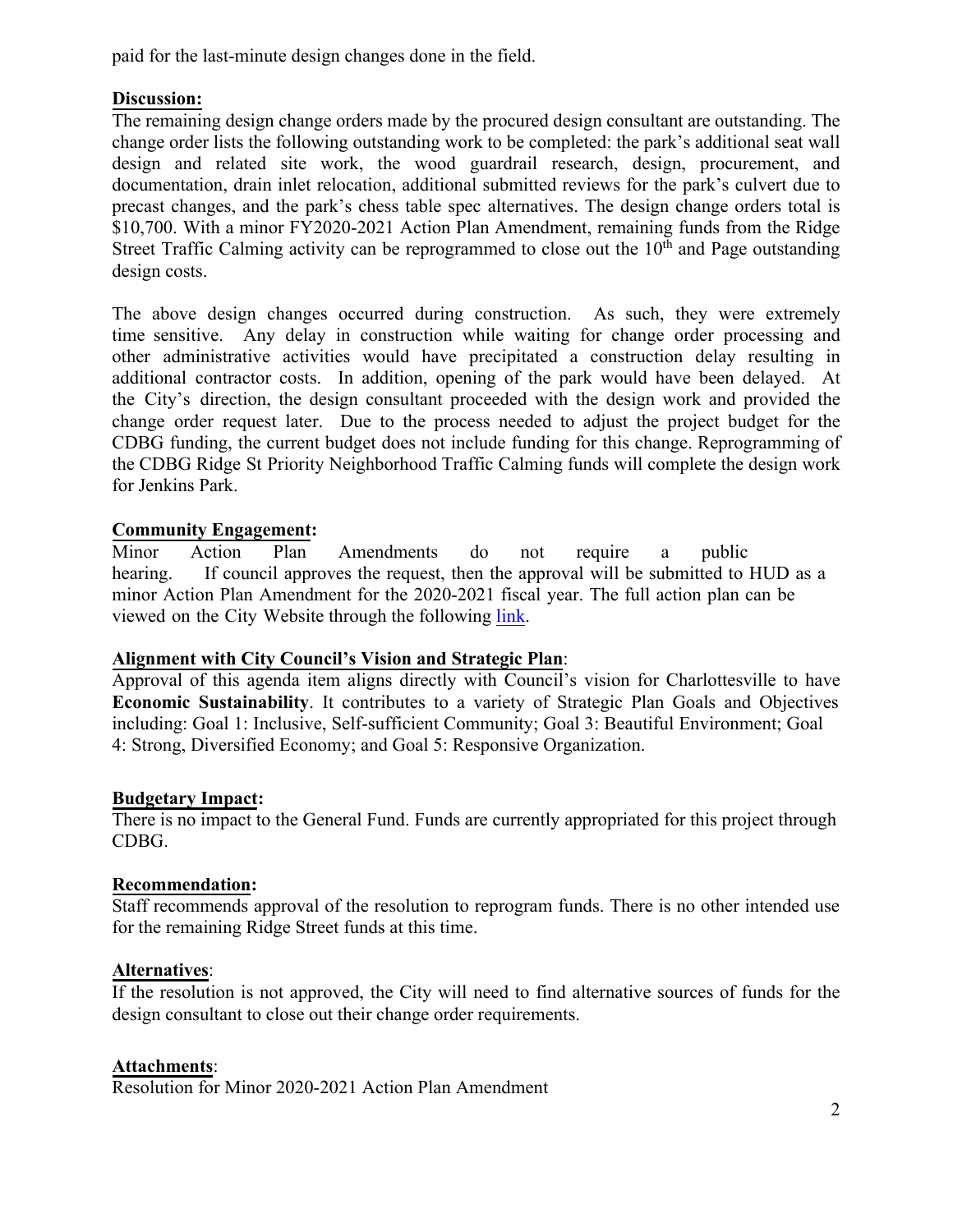#### **RESOLUTION**

#### **The FY 2020-2021 CDBG Action Plan Amendment to Reprogram the Community Development Block Grant Ridge Street Priority Neighborhood Taskforce Traffic Calming Project Funds for Expenditure of CDBG Funding on or before June 30, 2022.**

**WHEREAS** on May 7, 2018, the Charlottesville City Council approved a Consolidated Plan for the City of Charlottesville and the Thomas Jefferson Planning District, covering the period from July 1, 2018 through June 30, 2023, which sets forth a plan to provide support for certain community development needs—including, but not limited to—infrastructure needs, within those jurisdictions; and

**WHEREAS** the Consolidated Plan includes a citizen participation plan, and Sec. 2-419(10) specifies that, once City Council has approved and funded a program, any reprogramming and budgetary changes will be done consistent with the approved citizen participation plan;

**WHEREAS** the Consolidated Plan is implemented during the coverage period through certain "Action Plans", including the "FY 2020-2021 Action Plan" previously approved by resolution of City Council on May 3, 2021; and

**WHEREAS** within the FY2020-2021 Action Plan the Charlottesville Ridge Street Priority Neighborhood was selected as a designated priority neighborhood for CDBG funding from the City, in the amount of \$85,830, to plan neighborhood improvement activities in the City of Charlottesville within the Ridge Street Priority Neighborhood, with a target of June 30, 2022 for expenditure of the funding in accordance with the approved project; and

WHEREAS the 10<sup>th</sup> and Page Kennon Williams Design services is requesting a modification of their approved project, in order to satisfy outstanding design costs for the Jenkins Park, while allowing for the timely expenditure of all awarded funding by June 30, 2022 ("contingency plan"), and federal regulations specify that this type of modification must be approved by City Council as a minor amendment of the City's FY2020-2021 Action Plan ("Minor Amendment of the FY2020-2021 Action Plan"); and

**WHEREAS** the requested Minor Amendment of the FY2020-2021 Action Plan does not make any change to the amount of CDBG funding previously approved for the Ridge Street Priority Neighborhood; and

**WHEREAS** this Council is satisfied by the information presented within the staff report, that the proposed Minor Amendment of the FY2020-2021 Action Plan has been brought forward in accordance with the approved citizen participation plan, as required by City Code  $\S2-419(10)$ ; now, therefore

**BE IT RESOLVED** that the Charlottesville City Council hereby approves a Minor Amendment of the City's FY2020-2021 Action Plan, to authorize the Reprogramming of Ridge Street Priority Neighborhood Traffic Calming funds, which will assist the Charlottesville  $10<sup>th</sup>$ and Page in meeting CDBG timeliness goals in accordance with federal regulations set forth at 24 CFR 570.902.